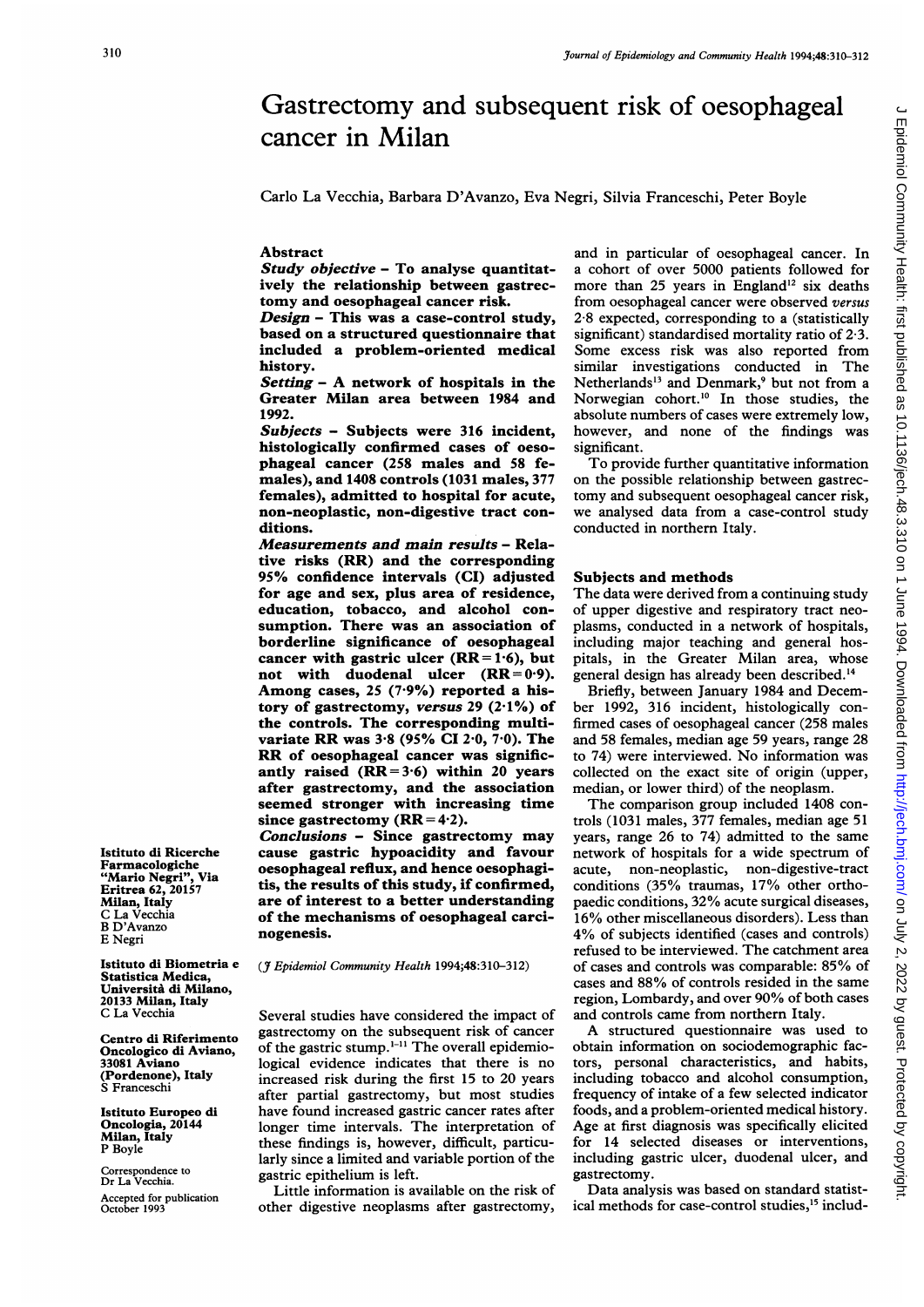ing age- (in quinquennia) and sex-adjusted odds ratios as estimations of relative risks (RR) and the corresponding 95% confidence intervals (CI), and estimates from multiple logistic regression models. Included in the regression equations were terms for age, sex, area of residence, education, tobacco, and alcohol consumption.

## Results

The distribution of oesophageal cancer cases and the comparison group according to sex, age group, education, and tobacco and alcohol consumption is given in table 1. Cases were significantly less educated (RR for  $\ge 12$  v < 7 years of education =  $0.6$ , 95% CI  $0.4$ ,  $0.9$ ) and were more frequently smokers  $(RR = 4.2, 95\%$ CI 1.8, 6.2) and heavy drinkers  $(RR=3.8,$ 95% CI 2.4, 6.1 for  $\geq 4$  drinks per day).

Table <sup>1</sup> Distribution of 316 cases of oesophageal cancer and 1408 controls according to sex, age, and selected variables. Milan, Italy, 1984-92

|                              | Oesophageal cancer | Controls     |  |
|------------------------------|--------------------|--------------|--|
|                              | $No$ $(%$          | $No$ $(%$    |  |
| Sex:                         |                    |              |  |
| Men                          | 258(81.6)          | 1031(73.2)   |  |
| Women                        | 58(18.4)           | 377 $(26.8)$ |  |
| Age group:                   |                    |              |  |
| $<$ 45                       | 19(6·0)            | 264 (18.8)   |  |
| $45 - 54$                    | 73(23.1)           | 382 $(27.1)$ |  |
| $55 - 64$                    | 146 $(46.2)$       | 459 $(32.6)$ |  |
| $65 - 74$                    | 78 (24.7)          | 303(21.5)    |  |
| Education $(y)$ :            |                    |              |  |
| $\leq 7$                     | 211 (66.8)         | 669(47.5)    |  |
| $7 - 11$                     | 60(19.0)           | $414(29-4)$  |  |
| $\geqslant$ 12               | 43(13.6)           | 317(22.5)    |  |
| Unknown                      | 2(0.6)             | 8(0.6)       |  |
| Tobacco smoking:             |                    |              |  |
| Never smokers                | 46 (14.6)          | $526(37-4)$  |  |
| Ex-smokers                   | 65(20.6)           | 295(210)     |  |
| Current smokers              | 205 (64.9)         | 587 (41.7)   |  |
| Alcohol drinking (drinks/d): |                    |              |  |
| Non-drinkers                 | 40 (12.7)          | 283(20.1)    |  |
| $\leq 4$                     | 71(22.4)           | 628 $(44.6)$ |  |
| $\geqslant$                  | 205(64.9)          | 497(35.3)    |  |

Table 2 Distribution of 316 cases of oesophageal cancer and 1408 controls according to a history of gastric and duodenal ulcer. Milan, Italy, 1984-92

| Disease                      | Oesophageal<br>cancer | <b>Controls</b> | Relative risk estimates (95% CI) |               |
|------------------------------|-----------------------|-----------------|----------------------------------|---------------|
|                              |                       |                 | $M-H^*$                          | MLR+          |
| Gastric ulcer:<br>No<br>Yes  | 293<br>23             | 1348<br>60      | 1.7(1.0, 2.7)                    | 1.6(0.9, 2.7) |
| Duodenal ulcer:<br>No<br>Yes | 289<br>27             | 1295<br>113     | 1.0(0.7, 1.6)                    | 0.9(0.6, 1.5) |

\* Mantel-Haenszel estimates adjusted for quinquennia of age and sex.

t Estimates from multiple logistic regression equations including terms for age, sex, area of residence, education, and smoking and alcohol consumption. # Reference category

Table 3 Distribution of 316 cases of oesophageal cancer and 1408 controls according to history of gastrectomy and time since gastrectomy. Milan, Italy, 1984-92

| Disease                 | Oesophageal<br>cancer | Controls | Relative risk estimates (95% CI) |                  |
|-------------------------|-----------------------|----------|----------------------------------|------------------|
|                         |                       |          | $M-H^*$                          | MLR <sup>+</sup> |
| History of gastrectomy: |                       |          |                                  |                  |
| No                      | 291                   | 1379     |                                  |                  |
| Yes                     | 25                    | 29       | 3.9(2.3, 6.8)                    | 3.8(2.0, 7.0)    |
| Time since gastrectomy: |                       |          |                                  |                  |
| $20$                    | 16                    | 20       | 3.6(1.7, 7.9)                    | 3.4(1.5, 8.0)    |
| $\geqslant$ 20          | 9                     | 9        | 4.8(2.1, 10.9)                   | 4.2(1.7, 10.2)   |

\* Mantel-Haenszel estimates adjusted for quinquennia of age and sex.

t Estimates from multiple logistic regression equations including terms for age, sex, area of residence, education, and smoking and alcohol consumption.  $t$  Reference category.

The history of gastric and duodenal ulcer is considered in table 2. Gastric ulcer was more frequently reported by oesophageal cancer cases (7.3  $v$  4.2%, corresponding to a multivariate RR of 1-6). In contrast, no difference emerged for history of duodenal ulcer, reported by 8.5% of cases  $v$  8.0% of controls  $(RR = 0.9)$ .

The relationship between gastrectomy and oesophageal cancer is considered in table 3. Among cases, 25 (7-9%) reported <sup>a</sup> history of gastrectomy  $v$  29 (2.1%) of the controls. Gastrectomy was more frequent in men (8-3% of cases,  $2.5\%$  of controls) than in women  $(3.4\%$ of cases, 1-3% of controls), and of similar frequency in various age groups over age 50, whereas its prevalence declined steadily in younger groups. The overall RR for gastrectomy was 3 9 (95% CI, 2 3, 6 8) after adjustment for age and sex only, and 3.8 (95% CI 2-0, 7-0) after further allowance for area of residence, education, and smoking and alcohol consumption. The relative risk was similar for men (RR=4.1, 95% CI 2.3, 7.1) and women (RR=2-7, 95% CI 0-5, 13-2). The RR of oesophageal cancer was significantly raised  $(RR=3.6)$  within 20 years since gastrectomy and, if anything, the association seemed stronger the longer the time since gastrectomy  $(RR = 4.8)$ . These risk estimates were not materially influenced by allowance for a number of potential confounding factors, using multiple logistic regression  $(RR = 3.4$  less than 20 years, and 4-2 since 20 or more years since gastretomy).

Information was also collected on medical treatment of peptic ulcer with H<sub>2</sub> receptor antagonists (cimetidine and ranitidine). This was reported by seven cases and 76 controls, corresponding to an RR of  $0.4$  (95% CI  $0.2$ ,  $1-0$ ).

## Discussion

The findings of this case-control investigation suggest that the risk of oesophageal carcinoma is increased in subjects who have undergone gastrectomy for benign conditions. The increased risk was consistent across strata of age and sex, was even present 20 or more years after gastrectomy, and was not explained through similarity of risk factors of gastroduodenal ulcer and oesophageal cancer, including alcohol and tobacco consumption.<sup>16</sup>

These findings are consistent with the results of three published cohort studies,<sup>91213</sup> although the point estimates tend to be higher in the present dataset, and no association was observed in another cohort investigation.'0 Still, the lower confidence limit of approximately 2 in the present study is compatible with previously published data. Thus, the present study offers further quantitative information on the possible relationship between gastrectomy and subsequent oesophageal cancer risk, but, on epidemiological grounds, the issue remains open to discussion.

On pathogenic grounds, however, the relationship has plausible correlates, since gastrectomy may cause gastric hypoacidity and favour